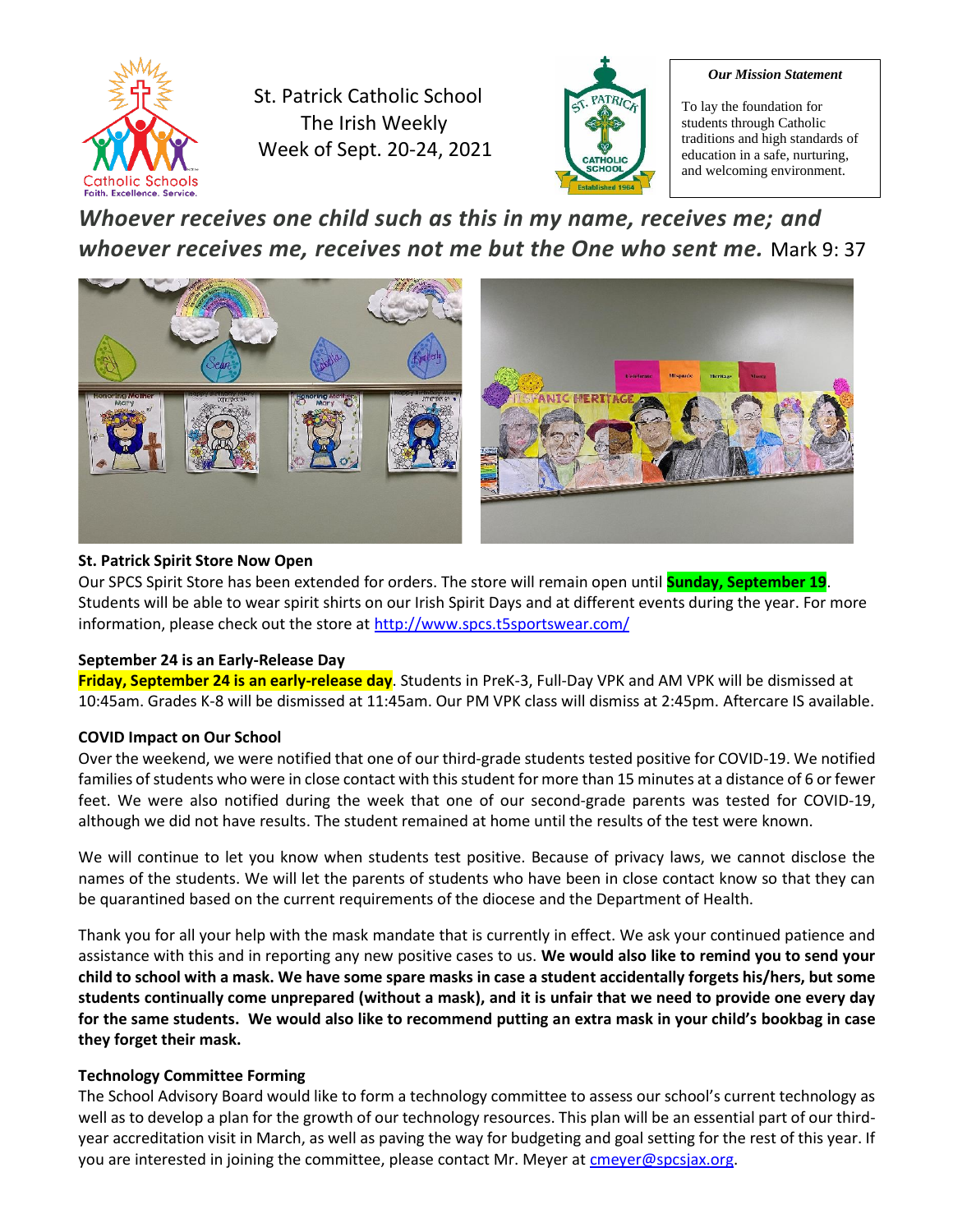#### **Early Childhood Parent/Teacher Conferences**

Our Early Childhood team will be holding Parent/Teacher Conferences on **Friday, September 24**. To sign up for a conference, please use the following links to Sign-Up Genius: Mrs. Wilkerson

<https://www.signupgenius.com/go/5080945AFA829A4F85-prek38>

#### Mrs. Williams

<https://www.signupgenius.com/go/5080945AFA829A4F85-vpka6>

Mrs. Winn <https://www.signupgenius.com/go/5080945AFA829A4F85-vpkb7>

Mrs. Struble (C/D) <https://www.signupgenius.com/go/5080945AFA829A4F85-vpkcd3>

#### **HSA General Meeting #1**

Our first General Home and School Association Meeting of the year will be held on **Thursday, September 23 at 6:30pm**. The meeting will be held via Zoom. The link will be sent out to all families early next week.

#### **Coach Needed**

We are excited to be able to offer coaching stipends for anyone interested in coaching this year! We currently need a volleyball coach to participate in the league. Each head coach will be offered a coaching shirt and equipment, and you can choose if you would like the coaching stipend or credit for Family Service Hours. **If you are interested, or you know someone that might be, please contact Coach T or Mr. Meyer for more information**: [coacht@spcsjax.org.](mailto:coacht@spcsjax.org) The team is composed of 5-8th grade girls. Tryouts are the 1st or 2nd weekend of November (after basketball ends). Practices are determined by the coach, and the season runs from Dec. to Feb. (with time off for the holiday break).

#### **Spanish Classes for K-5**

Our Spanish classes for K-5 have begun using Zoom. Students sit in the Spanish/Religion room and interact with their teacher, Senor Elyin Guevara, via our Chromebooks. If you need to contact their teacher, you can do so at [eguevara@langlearningnetwork.com.](mailto:eguevara@langlearningnetwork.com)

#### **The NED Show Returns Virtually to St. Patrick**

Our school is hosting The NED Show, a live streaming all-school event. A world-class performer takes our students on an interactive educational journey filled with storytelling, illusions, yo-yo tricks and humor. NED's message inspires students, promotes academic achievement, and supports our school goals.

> *Never give up Encourage others Do your best®*

Our school received this program at no-cost because another school community has paid-it-forward to us. Now it's our turn—and more information will be shared before the performance on **Thursday, September 23rd**—on how we can do that.

#### **Diocesan Christmas Card Contest**

The annual Christmas Card Competition sponsored by the Office of the Superintendent of Schools for our diocese is now underway. Students are currently working with Mrs. Allen (through art class) on designing a Christmas card cover. The top three designs, as selected by a panel of judges, will receive a prize, and will be sent to the diocese for selection. The winning design, chosen from all the schools participating, will become the official Christmas card for the Superintendent and will be mailed to the homes of all families within the Catholic school system.

#### **Eighth Grade Parents Meeting**

We will be hosting a parent meeting for our eighth-grade parents on **Thursday, September 30, at 6:00pm**. The meeting will take place in Mrs. Parker's classroom, and will cover eighth grade specific items (fundraising, class trip, graduation, Catholic high school admissions, etc.). Families will be given 1 service hour for attending.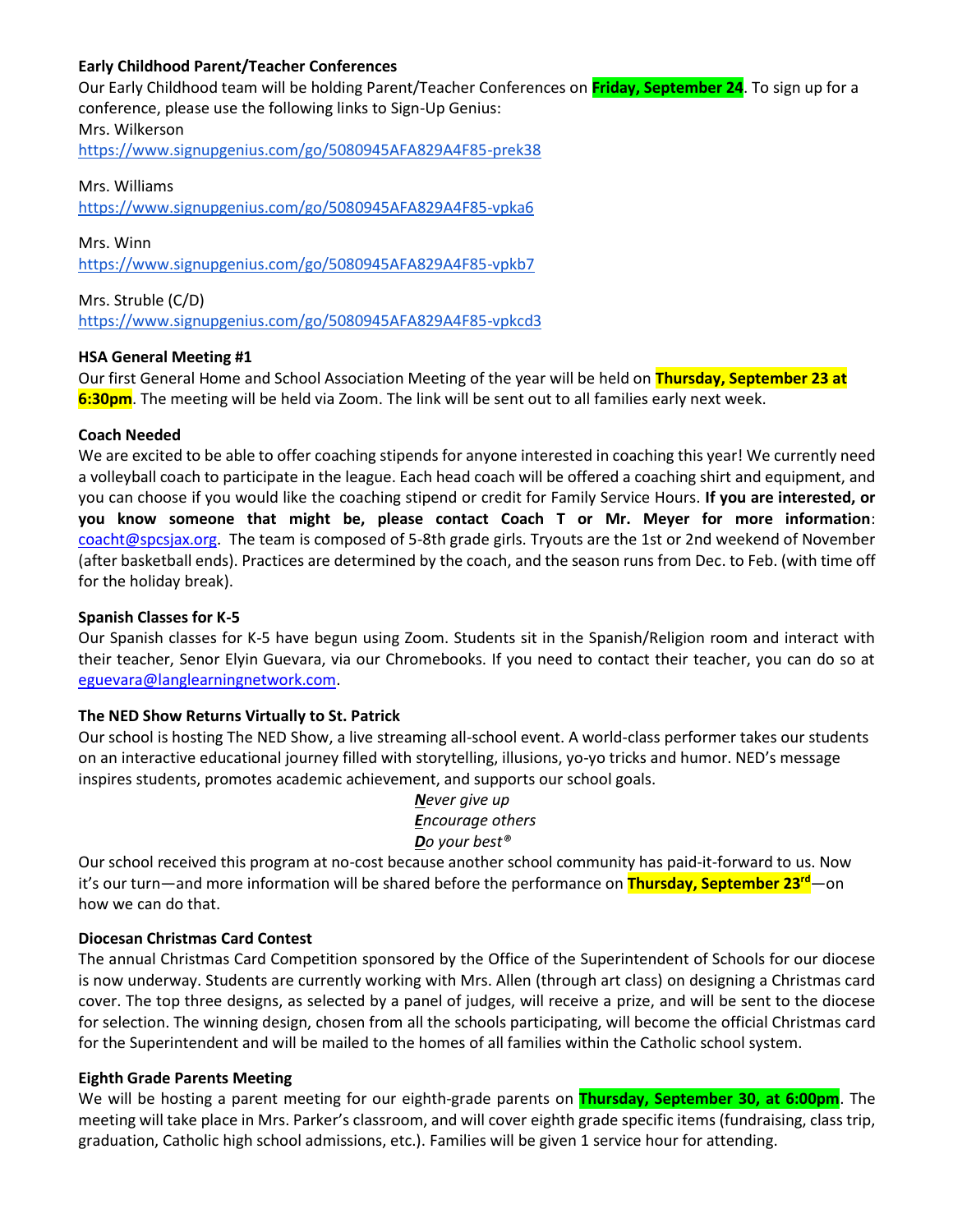# **October Hot Lunch Menu is Open**

The October Hot Lunch Menu is open for ordering. Please go t[o https://stpatricks.ahotlunch.com](https://stpatricks.ahotlunch.com/) to order. The menu will close on **September 26 at 9:00pm**.

### **Knights of Columbus Soccer Shoot Out**

The Knights of Columbus Soccer Shoot Out will be held on **Monday, September 20 and Tuesday, September 21**, during our PE classes. The Shoot Out is open to boys and girls ages 9 to 14 (students compete against students of the same age and gender). To participate, students must have a signed permission form, which will be sent home on Friday, September 10. The top contestants will move onto the district competition.

### **Irish Spirit Day on September 30**

Our first Irish Spirit Day is scheduled for **September 30** and will coincide with our first Morning Prayer Assembly of the year. On Irish Spirit Days, students can wear their school spirit shirts in place of their uniform shirts. They should continue to wear uniform bottoms (pants, shorts, skorts or skits) or their PE shorts and the appropriate school sneakers. For our PreK and VPK students, they can wear the spirit shirt with either their uniform shorts or appropriately sized athletic shorts (green or black are preferred).

# **Rosary Club Begins in October**

In the month of October - *the Month of Mary* - we will be beginning our Rosary Club at St. Patrick Catholic School. There will be two groups with a maximum of fifteen students each. *Group A* will be for 3<sup>rd</sup>, 4<sup>th</sup>, and 5<sup>th</sup> Graders and will meet on the *first Tuesday* of each month starting on Oct. 5<sup>th</sup>. *Group B* will be for 6<sup>th</sup>, 7<sup>th</sup>, and 8<sup>th</sup> Graders and will meet on the *third Tuesday* of each month starting on Oct. 19<sup>th</sup>. The Rosary Club will utilize one of the classrooms from 3:15 – 4:00pm and will end in May. A Schedule of Days and Themes will be provided on the first day. **The objective of the club is to teach children the value in praying the Rosary while assembling three different styles of Rosary Beads**

For your child to attend this after-school club, please fill in the form attached to the Irish Weekly email and hand it in to the office with \$3.00 fee (Checks made out to St. Patrick Catholic School) before September 30<sup>th</sup> or capacity is met. Without a permission slip, student cannot attend. *For further questions or details, please contact Mr. Calobrisi at [lcalobrisi@spcsjax.org](mailto:lcalobrisi@spcsjax.org)*

**Sacramental Preparation for Reconciliation and First Eucharist (2nd graders) and Confirmation (8th graders)** Classes for the Immediate preparation for the Sacraments of Reconciliation, First Eucharist, and Confirmation begin in the winter/spring of 2022.

Many parents ask, "*Why does my child have to attend classes for sacraments?*", "*Does not the parish school teach the sacraments to their students?*", "*Is not sacramental prep part of what I am paying for in tuition to the school?*" The answer is immediate sacramental preparation is not something the school provides. It is the privilege of the parish priest to ensure that all his parish members are prepared to receive the sacraments. While the school does teach their students about what the sacraments of Reconciliation, Eucharist, and Confirmation are (this is what the diocese refers to as "remote preparation"), it does not spiritually prepare children and their families to actually receive these sacraments (what the diocese refers to as "immediate sacramental preparation").

If your child is baptized, has been in religious education in 1st and 2nd grade (for FHC and Confession) or 7th and 8th grade (For Confirmation, must have received FHC and Reconciliation), and your family is a member of St. Patrick parish, you must pre-register for these classes in order for your children to receive the sacraments in May of 2022. To register your child for sacramental prep classes at St. Patrick, you will need to contact our parish Director of Religious Education, Cathy Taylor, and provide a copy of your child's baptismal certificate to her. Call, text, or email: 904-860-3891 [cataylor@addressplus.net](mailto:cataylor@addressplus.net) If your home parish is not St. Patrick, but you would like to have your child prepared and receive sacraments at St. Patrick, call your home parish and speak to a DRE.

# **From Bishop Kenny High School:**

**Bishop Kenny High School** needs a shuttle bus driver to transport students from the Fernandina Beach, Yulee, and Northside (St. Patrick's) communities. For more information regarding license requirements, salary, and benefits, please contact Michael Broach, Director of Transportation, at 904-398-7545 or [BroachM@bishopkenny.net.](mailto:BroachM@bishopkenny.net)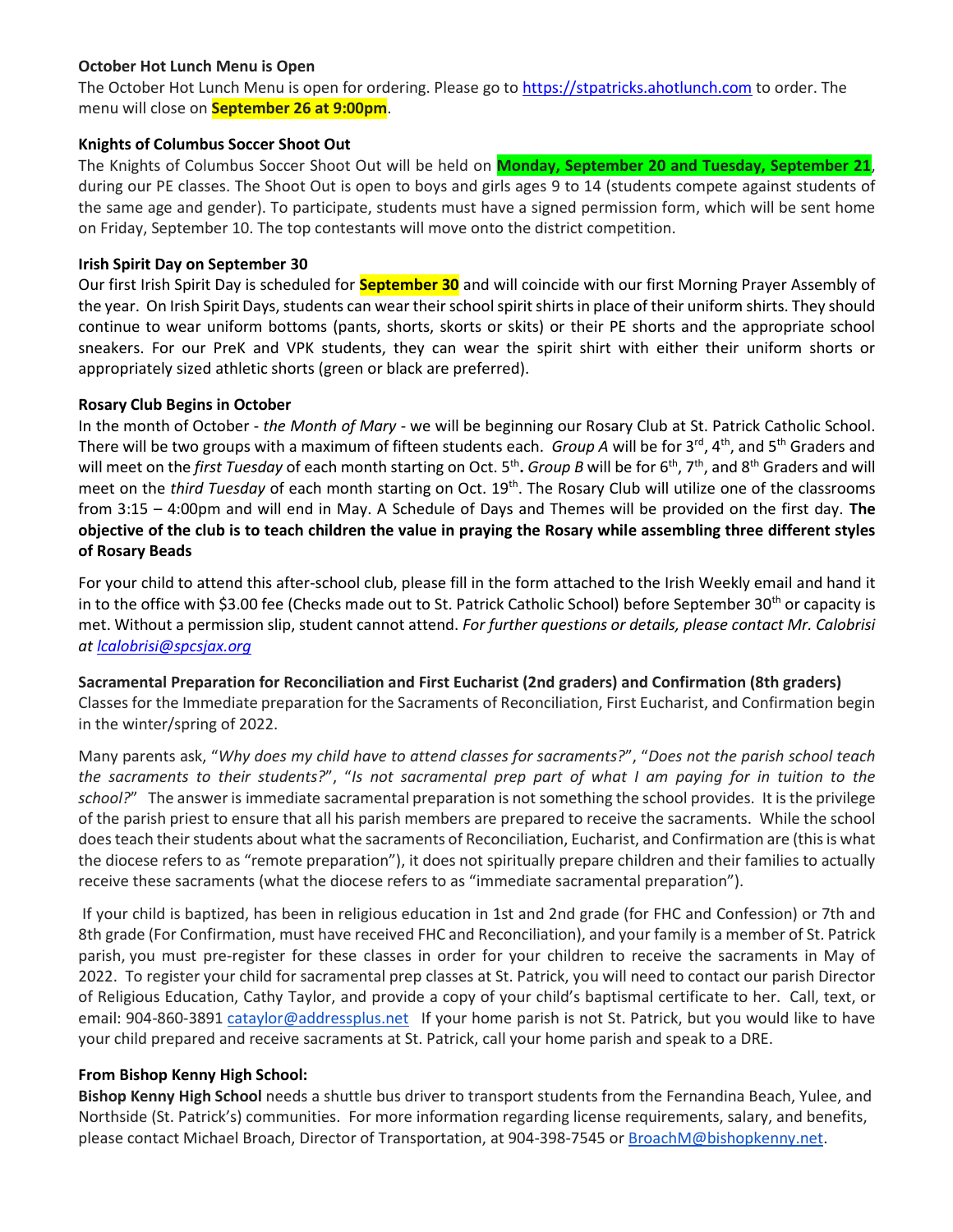# **From Bishop Snyder High School:**

Bishop John J. Snyder High School Campus Ministry invites you to be our guest the evening of **September 22nd at 7:00 p.m.** for a special presentation by [Sarah Swafford](http://r20.rs6.net/tn.jsp?f=001b-nfGnYUhkZyaDLT086hRtTbe14PQWboqmI3w7_QIbZpuV3t_Wg3lqMc0BxWxsiQTsQq2wQfGXFl-X7V4V1FHFAKUST6GicYQl16z4cNwJIL7MYFyn9VV6J0ELniO7vwo1UIgtwEpUCgwrzHGIzKQEOJPHDo5Uc9-yaj8pKJ3b4xzx2modgYDnCZhHtRoRoIC_9wTam5haJ0bYQYc0EEl0kGZ2ZnmLhM3Mu8huwhfv5WcQ2DUCom1zmvkphE7vmpz3OPwy015mfKO7L1NkDzAsA42xJnVOrQ1hp-7Pt8wgzAfUpV57kh2pmL1n7H8hfhA1Nx6g-R1GU3yWzwMUn-a5nSG2qPqhmFdNRDtAC42W2it3AwrWnaYK7dMd0h63sOimDHQ34ubvwLIG59XrtpONnk_PgGqK4bl-M8g26LLeAkajfEfvJqhoQkDTJ0Zc7GgXVesHaMbzeVdn5vY64mV-6tSh2F1WSC&c=WWlR2xcIpOHRG9K3sC8DKsDlwglgxPybGetVs9TyRov5k7dhwH3vRQ==&ch=kJmQHpi51ZWqJJsf8tlVrCbUmJlPcAvsFbZoMg4vI74PwB7OJ5sfqg==) at the Bishop Snyder Auditorium. This presentation is geared towards parents and all who minister to youth.

The title of the presentation exclusively for adults is **"Looking from the Outside In,"**: *As a parent, teacher, coach, priest, religious, or anyone close to a young woman or man transitioning through stages of life, it can be hard to watch your loved ones go through this challenging time. Is there a game plan for these years? How can someone help and not just stand by? In this talk, Sarah offers an understanding of Emotional Virtue, a map for navigating relationships, and a closer look at how to build up interior confidence. Being that person your loved one turns to-and does not run from-starts now.*

To safely accommodate as many adults as possible, we are asking for RSVPs. Please **RSVP by Monday, September 20th** using this [Google Form;](http://r20.rs6.net/tn.jsp?f=001b-nfGnYUhkZyaDLT086hRtTbe14PQWboqmI3w7_QIbZpuV3t_Wg3liynatELGACcPm43hKUXiwVDGewWWPsTjiZA92jQAfQ_xkxcw-Dua16dCIrTKFIqsXuP9-OqT-SYDtZUYY24cJgWTrr2IgInD195hU4JH6qlwcAfKh_rWnz_4xGWdymfrNM3FTongiFTFoJtCxSdFf8mh4dGDummLzGXzbkNV5F10J0LQrzujOKUFA28LdARjiZJujckDIDOOdHm2ia5ZBCAgdHAdfpqXjFhllo2_jW-9obwJ05mv3bRzZ5rmy1a2uAXC2WkrU1jfAyHCnGlPhxf0s_9px6cNmxH9P-Wess7n0AOp06049t56oWM4nrEJHKTx3l35pWJh5otU04StvnSkqySyVaVrz2jeuDnhd1N46tSfxIZAzcTLnErsPXB_DyHYghCSooE&c=WWlR2xcIpOHRG9K3sC8DKsDlwglgxPybGetVs9TyRov5k7dhwH3vRQ==&ch=kJmQHpi51ZWqJJsf8tlVrCbUmJlPcAvsFbZoMg4vI74PwB7OJ5sfqg==) space is limited. If you foresee a need for childcare that evening, please indicate that as well on the form.

As always, if you have any questions about Bishop Snyder High School Campus Ministry programming, please contact [Mrs. Gallagher,](mailto:joygallagher@bishopsnyder.org) the Director of Campus Ministry.

#### **Girls in Aviation Day**

The Jacksonville, Florida Women in Aviation Chapter is hosting a Girls in Aviation Day on **Saturday, September 25**. This is a free event for girls ages 8-17 and will feature aviation-themed activities, static aircraft displays, guest speakers and much more. The event will take place at Jacksonville JetPort at Cecil Airport (VQQ) from 9:00am until 2:00pm. Visit [www.WAI.org/giad](http://www.wai.org/giad) for more information about this event. To reserve your ticket, go to [https://waijaxgiad2021.eventbrite.com.](https://waijaxgiad2021.eventbrite.com/)

#### **This Week-At-A-Glance**

#### **Monday, September 20**

- Grades close for Quarter 1 Progress Reports (reports sent home electronically)
- NO Basketball Practice Today

#### **Tuesday, September 21**

- Soccer Shots on campus
- Basketball vs. Cathedral Parish School @ St. Joseph's Academy (Girls 5pm, Boys 6pm)

#### **Wednesday, September 22**

- Engineering for Kids on campus
- Basketball @ Blessed Trinity (Girls 5pm, Boys 6pm)

#### **Thursday, September 23**

- The NED Show will be seen by all students K-8 via Zoom @ 1:30pm
- Basketball Practice 3:30-5:00
- HSA General Meeting 6:30pm via Zoom

#### **Friday, September 24**

- Early Dismissal (PreK, VPK Full Day and VPK AM 10:45, K-8 11:45 and VPK PM 2:45).
- PreK-3 and VPK Parent Teacher Conferences

#### **Lunch Menu** (please order throug[h https://stpatricks.ahotlunch.com\)](https://stpatricks.ahotlunch.com/)

All school lunches will be served TO-GO style in a plastic bag with all food, drink, utensils, and condiments included. *Due to limited availability of some of our commonly used products, Chef will pre-select the sides for the day. Some examples include Baby carrots, string cheese, yogurt, apple, orange, banana, granola bar, or apple sauce.*